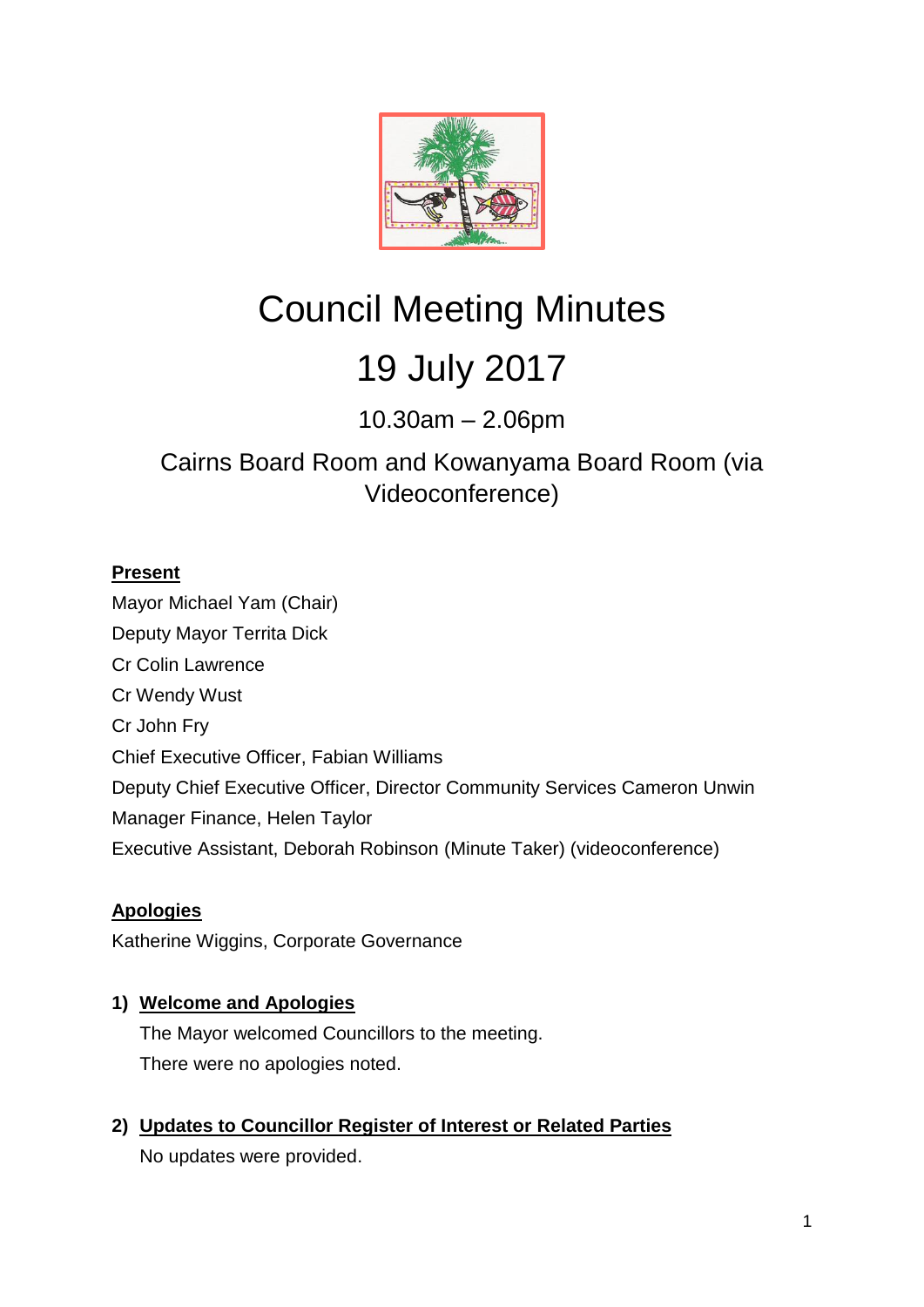#### **3) Minutes from Previous Council Meeting**

The CEO presented the June Council meeting minutes, noting key actions.

## **RESOLUTION**

#### **Minutes for June Council Meeting**

That the minutes of the June 2017 Council meeting be adopted as true and accurate.

#### **Moved Cr Wust Seconded Cr Lawrence**

#### **MOTION CARRIED**

#### **4) 10.45am – 11.30am Departmental Updates**

#### a) Office of the CEO

The CEO presented his June Departmental report. The CEO provided an update as follows:

#### Internal Audit - Fraud

The CEO stated that our Internal Auditors have now completed the cash handling review. The review has identified practical ways to safeguard employee and council safety when handling cash. The report will be provided to the next Audit and Risk committee. The internal auditors are now working on the fraud management component of the project and are currently arranging interviews with the Executive Team to investigate further how Council manages the risk of fraud.

#### Ministerial Meetings

Council met with State Government ministers the week of the 10th July to progress key council and community needs, particularly around mental health and justice services. The meetings were very successful and Council is now working with Government to progress the actions. A summary was provided as follows:

 Monday 10 July - The Hon Mark Ryan, Minister for Police, Fire and Emergency Services and Minister for Corrective Services, The Hon Mark Furner, Minister for Local Government and Minister for Aboriginal and Torres Strait Islander Partnerships.

#### **Agreements / Actions:**

 The Minister's will look at funding a Men's Shed Coordinator position and refurbishment of the building (or new building)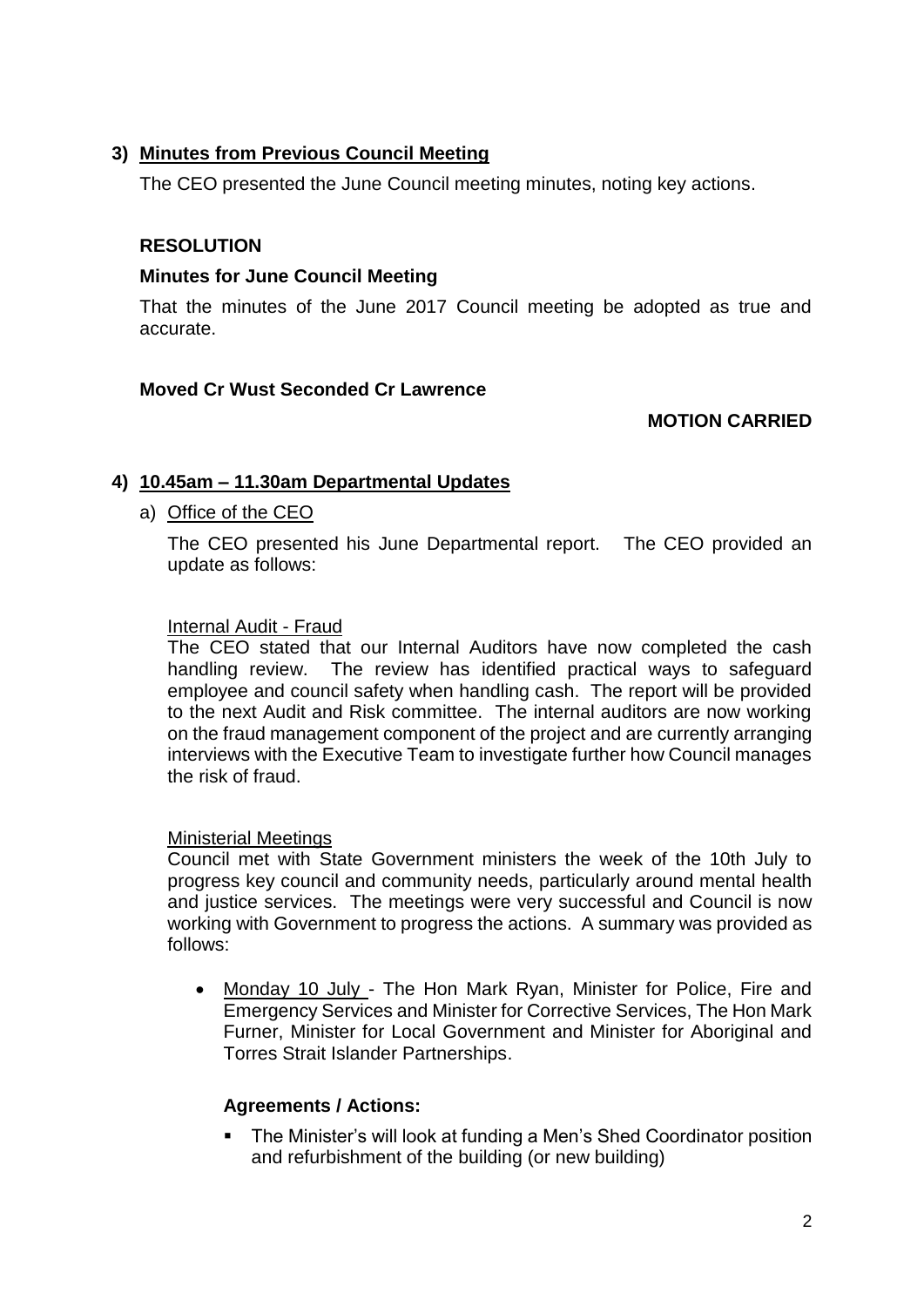- Consider re-establishing local sites as potential rehabilitation and integration centres for offenders (Baas Yard)
- "Integrated Domestic Violence Response Unit" further information required
- Council to provide a response to the Productivity Commission review of services in the Cape
- $\blacksquare$  "Jail to jobs" Kowanyama could be a trial site further information needed on this program
- Tuesday 11 July, The Hon Cameron Dick, Minister for Health

#### **Agreements / Actions:**

- It was noted that a Well-Being Centre (community hub) was proposed by Council two years ago. The Department of Prime Minister and Cabinet (DPMC) has more details on this. The Minister will be contacting DPMC to gain an update on how to progress this project considering the current urgent need to establish a community space for the provision of health and well-being, arts and business services.
- There was a discussion on what could be done now whilst longer term solutions are developed. It was agreed that Indigenous Mental Health First Aid for community members and staff would be beneficial as well as Healing on Country Programs and a Men's Shed. Further discussions around funding are required.
- Council requested that a "Health and Well Being Services Coordinator" position be funded to coordinate and drive realignment between all services in the community
- The health CEO stated that he recognised the need for longer-term consistency in mental health staff and the need for more community members to be employed at the Clinic.

Mr Williams stated that the Premier has since announced that she will be visiting Kowanyama in September and the Health Minister has announced that they are looking at investing in Indigenous Mental Health First Aid courses for staff and community, plus the establishment of a well-being centre.

#### Topsy Creek

Council is currently working with Black and More, and Preston Law, to resolve some queries that have been received from the PBC (through their legal representatives - Marrawah Law). Their queries relate to:

- Negotiating an Indigenous Land Use Agreement (ILUA)
- Indigenous employment in the project
- Cultural Heritage procedures
- Surrendering an Aboriginal Freehold and part of a lease for the road development

Marrawah Law advised that there would be costs to progress negotiations. Council does not have the funds for this and so Transport and Main Roads were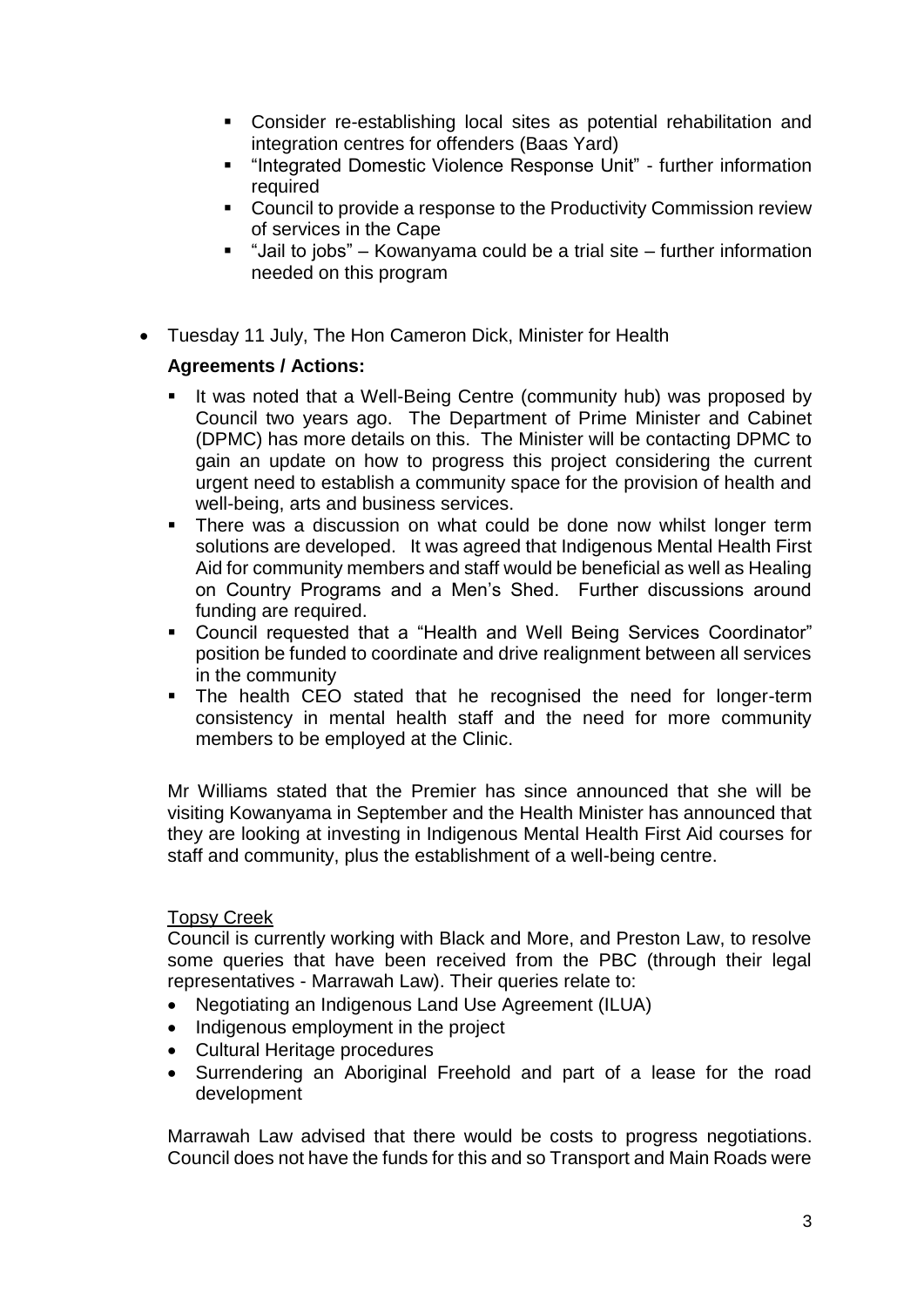approached to see if project funding could be expended on these costs – TMR agreed and so a meeting with the PBC and Marrawah Law has been set up. The meeting has been scheduled for 2nd August in Kowanyama (all day) in the Council Office board room.

#### Health Lease

A productive meeting was held with Apunipima on 13 June. Council discussed that it was supportive of additional health services but that it was vital for Council accommodation revenue to be maintained to ensure no loss of Council services which could impact job provision in the community.

It was agreed that an option may be to include a clause for the continued use of council accommodation services within the health lease.

#### Action Item Progress

There have been 17 Action Items from Council meetings (since we started to capture the Action Items). 4 Actions Items have been completed and 13 are still in progress, as attached at Attachment 2.

#### **5) Operational Plan Review**

#### **RESOLUTION**

That Council endorse the Agenda Report Operational Plan Review Q3-Q4 2016-2017 as presented

#### **Moved Cr Fry Seconded Cr Wust**

#### **MOTION CARRIED**

#### **Action Item**

**Corporate Governance to provide monthly progress report on Operational Plan and send to Councillors and Executive Management Team.**

#### **Council Adjourned for Break 12.20pm – 12.38pm**

#### **6) Closed Business Agenda Reports 12.38pm**

#### **RESOLUTION**

#### **Move in to Closed Business 12.38pm**

That in accordance with s275 of the Local Government Regulation 2012 it is resolved for the meeting to go into closed session to discuss:

a. The local government's budget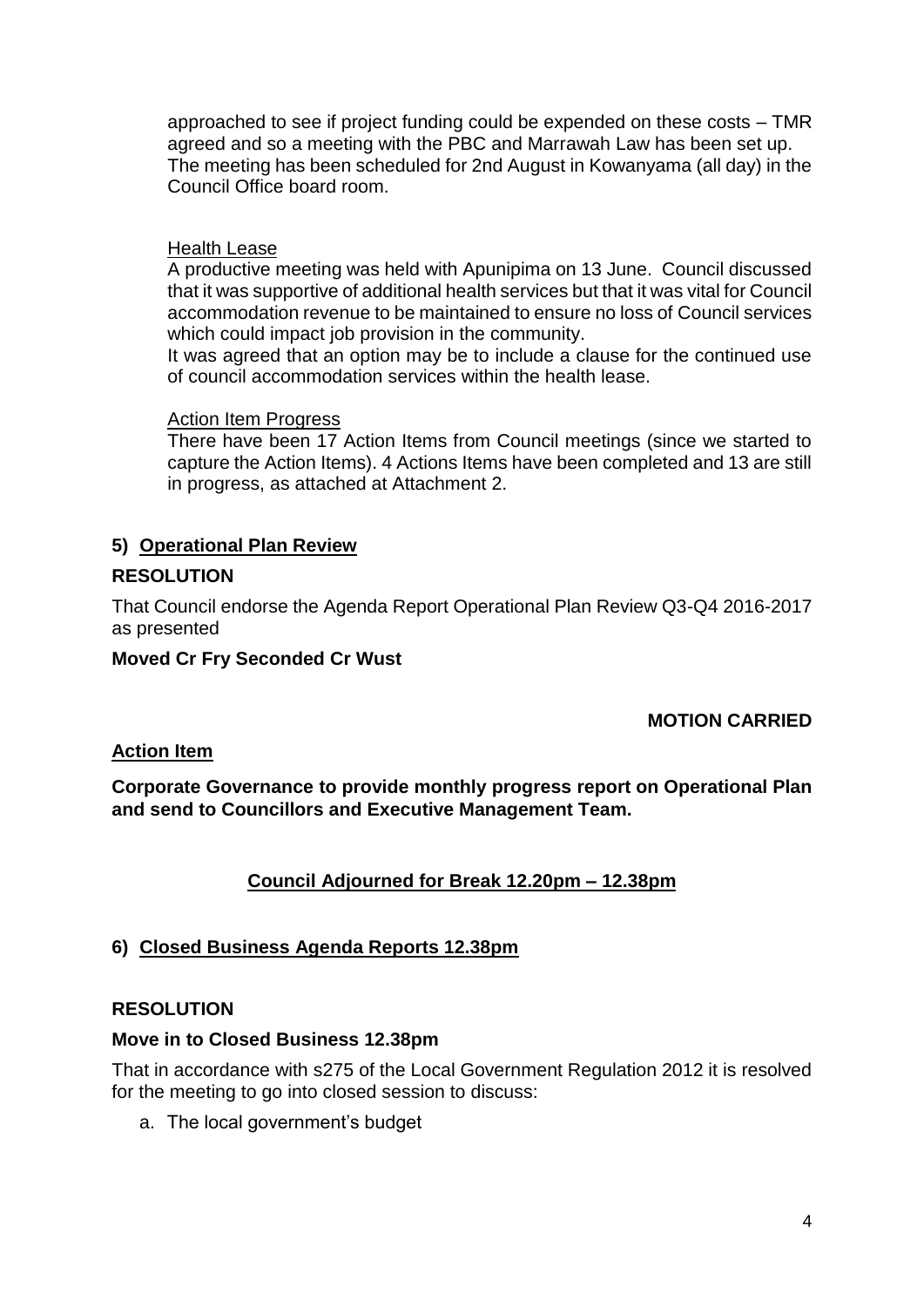b. Other business for which a public discussion would be likely to prejudice the interests of the local government or someone else, or enable a person to gain a financial advantage

#### **Moved Mayor Yam Seconded Cr Lawrence**

#### **MOTION CARRIED**

## **RESOLUTION Move out of Closed Business 1.45pm Moved Mayor Yam Seconded Cr Lawrence**

#### **MOTION CARRIED**

#### **RESOLUTION**

#### **Closed Business Agenda Report, 2017-2018 Budget**

That pursuant to Division 3 of the Local Government Regulation 2012 (Qld) Council adopts the annual budget for the 2017-2018 financial year, as presented, including the following:

- Statement of Financial Position
- Statement of Cashflow
- Statement of Income and Expenditure
- Statement of Changes in Equity
- Long Term financial forecast
- Financial Sustainability Ratios
- Capital Budget
- 2017-2018 Fees and Charges
- 2017-2018 General Rate Equivalents
- Debt Policy
- Investment Policy
- Revenue Statement
- Revenue Policy
- Procurement Policy

#### **Moved Cr Lawrence Seconded Cr Wust**

#### **MOTION CARRIED**

It was noted that the full budget would be publically available on the Council website: http://www.kowanyama.qld.gov.au/our-council/publications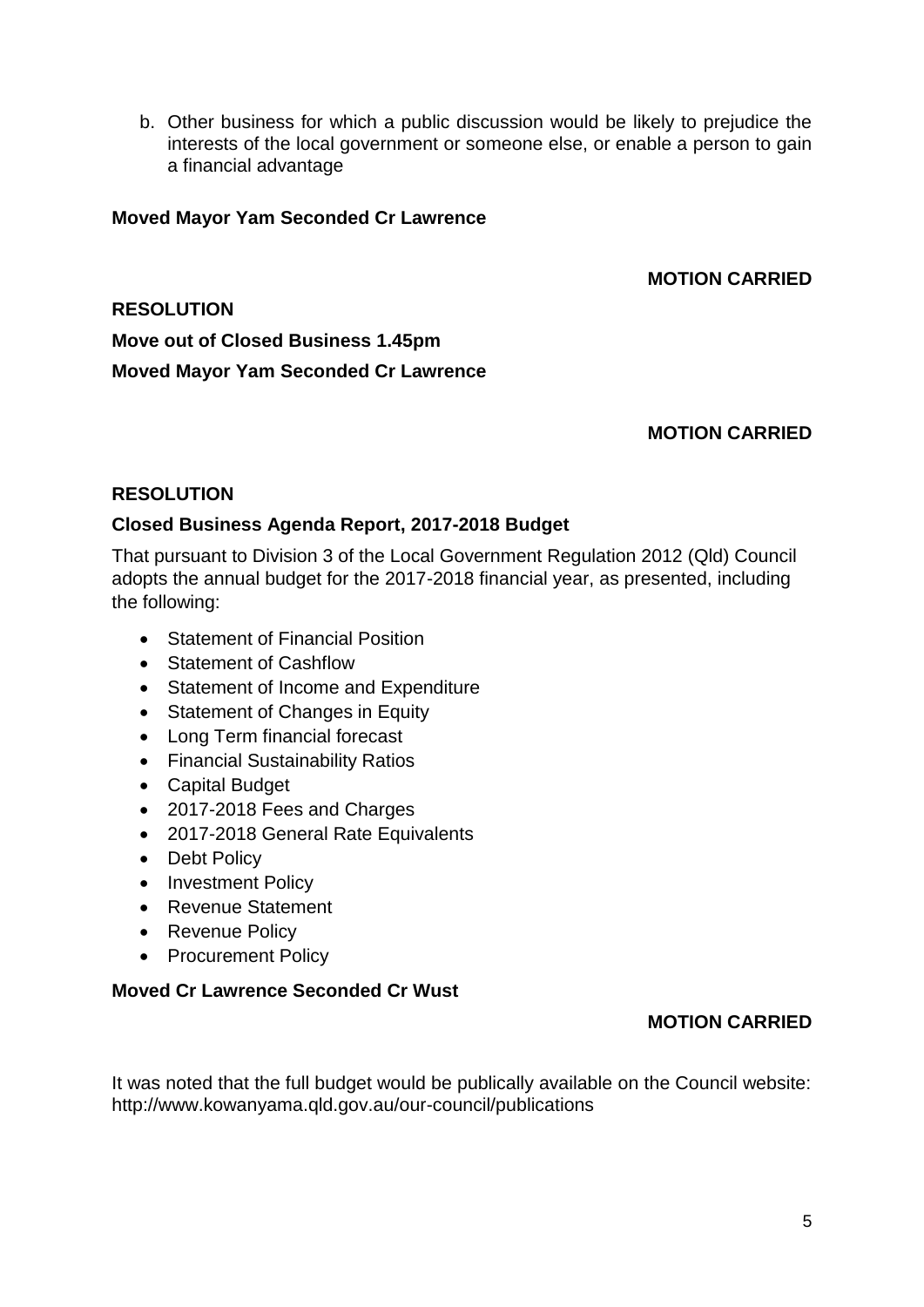## **Agenda Reports**

#### **Human Resources**

Mr Williams provided an update on Human resources. The following was stated:

- Current staff numbers: 132
- Current advertised vacancies:
	- o Aged Care Services
	- o Women's and Children's Services Coordinator
- Current workers compensation claims: 1
- HR Policies for Approval:
	- o Councillor Remuneration
	- o KASC Performance Management
	- o Unsatisfactory Performance and Misconduct Policy

#### **Agenda Report Councillor Remuneration**

Mr Williams stated that every year the Remuneration and Discipline Tribunal decide the maximum remuneration payable to councillors, mayors or deputy mayors in each category of local government (section 244, Local Government Regulation 2012).

A decision has now been provided by the Tribunal for remuneration from 1 July 2017. Council must now decide whether the decision for the amendments will apply to Kowanyama Aboriginal Shire Council.

#### **RESOLUTION - Councillor Remuneration**

That the Council endorse the new Councillor Remuneration

Moved Cr Fry Seconded Deputy Mayor Dick

#### **MOTION CARRIED**

#### **RESOLUTION - Performance Management Policy and Unsatisfactory Performance and Misconduct Policy**

That the Council endorse the Performance Management Policy and Unsatisfactory Performance and Misconduct Policy as presented

#### **Moved Cr Lawrence Seconded Cr Fry**

#### **MOTION CARRIED**